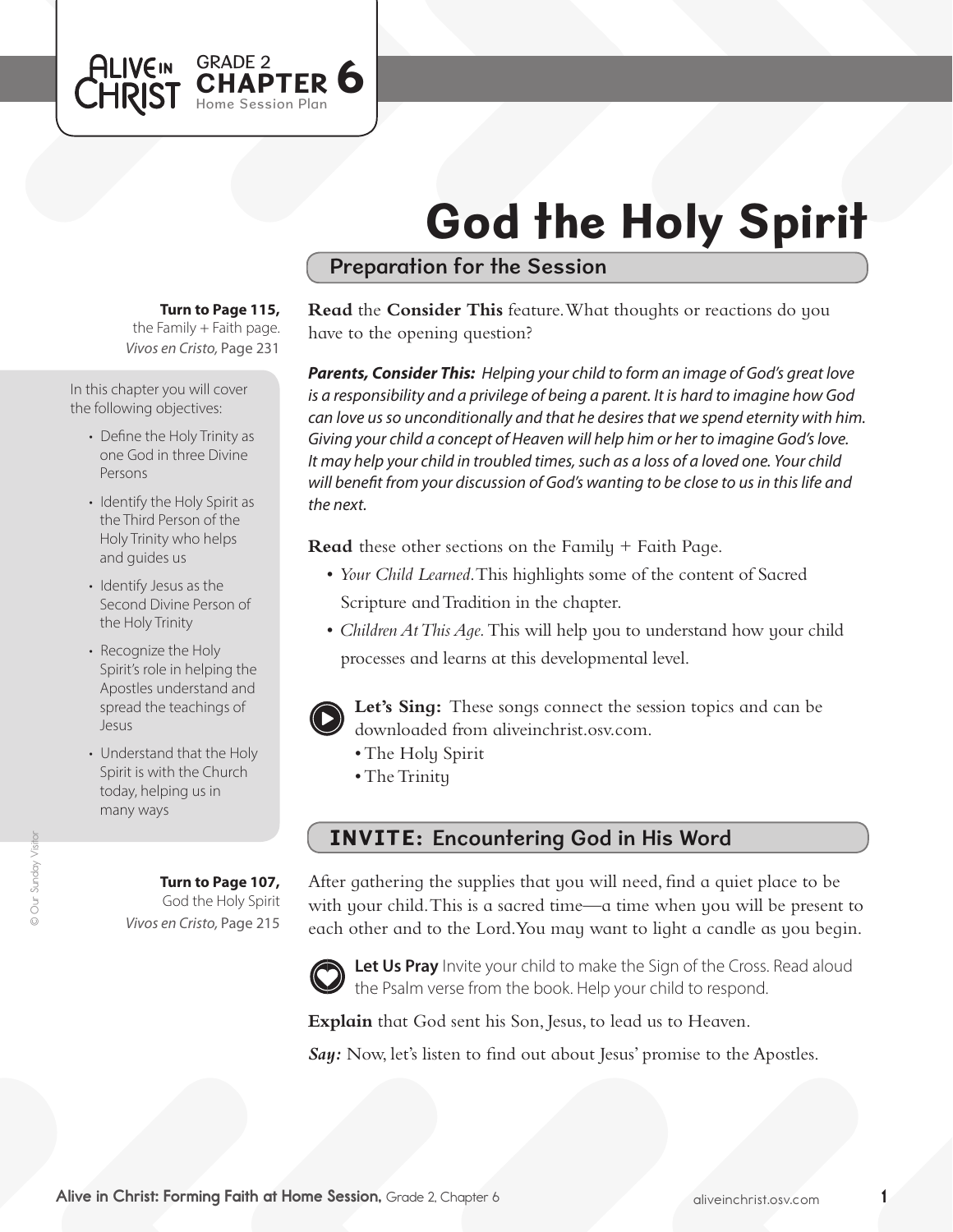**Guide** your child through the Preparing for God's Word Ritual you learned in the Introduction Session or play Track 1 of the Songs of Scripture CD.

- Proclaim God's Word in the Parchment Paper box on the page.
- Maintain several moments of silence.
- Ask: What did you hear God say to you today?

**Invite** your child to respond and also share what you heard.

Now, look at the *What Do You Wonder?* box.

*Say:* Jesus tells us that God the Father will send the Holy Spirit to be with us.

**Invite** your child to respond to the questions. Prompt what else they might wonder about the Holy Spirit.

## DISCOVER: Learning God's Truth

**Turn to Page 108,** One in Three *Vivos en Cristo,* Page 217

**Read** aloud the first paragraph.



**Proclaim** God's Word. Allow a moment of silence.

Ask: what did Jesus promise his followers? Note that Jesus promised that the "Advocate," the Holy Spirit, would be sent to help them.



**Do** the gold-star activity.

*Parents, Consider This: The Holy Spirit might be difficult for your child to understand. Help your child to associate an understanding that the Holy Spirit lives in his or her heart. We may learn to recognize the fruits of the Spirit in others, especially in family members. Relay the fruits of the Spirit to your child (see Galatians 5:22).*

**Together**, find the Catholic Faith Word, **Holy Spirit** on the page and read the definition.

**Explain** to your child that what he or she is going to learn next is the most important part of their faith.

**Read** aloud the first paragraph. Emphasize that the Father, Son, and Holy Spirit are one God.

**Read** the remaining paragraphs slowly to make the content clear.

Ask: Who is the first Divine Person of the Holy Trinity? (God the Father) Who is the Second Divine Person of the HolyTrinity? (God the Son) Who is the Third Divine Person of the Holy Trinity? (God the Holy Spirit)

**Turn to Page 109,** 

Father, Son and Holy Spirit *Vivos en Cristo,* Page 219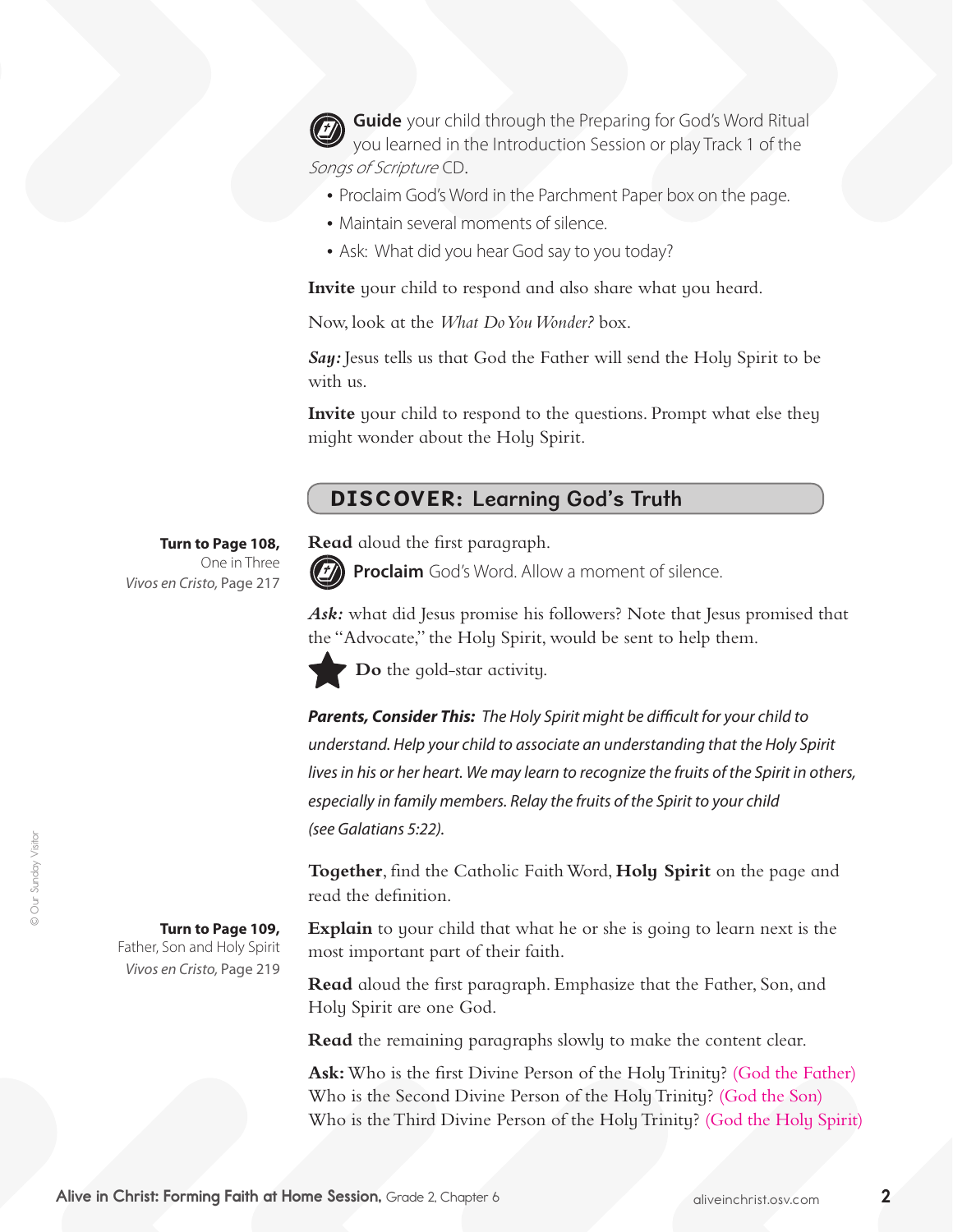**Invite** your child to make the Sign of the Cross.

**Tell** your child when we make the Sign of the Cross we show our belief in the Trinity.

**Have** your child do the Share Your Faith activity.

*Parents, Consider This: Making the Sign of the Cross is the most powerful and accessible way to affirm our faith. In your day-to-day family life when praying before meals, praying at bedtime, or entering church, making the Sign of the Cross helps you to begin in a reverent and prayerful way. You will be modeling this important sign of faith for your child.*

**Turn to Page 110,**  Guided by the Spirit

*Vivos en Cristo,* Page 221

**Ask** your child to read the question and discuss together what might be ways we know the Holy Spirit is with us. (care and love from others, having a sense of peace while praying in church, experiencing forgiveness from someone in their family)

**Remind** your child that before Jesus returned to Heaven, he made a promise to the Apostles to send them a helper and guide.

**Ask** your child what might be happening in the picture on this page.



**Read** the Scripture story to your child or have your child read the story to you.

**Do** the gold-star activity.

*Parents, Consider This: When you experience the need for guidance, wisdom, and peace in your own life, imagine the Apostles' fear before the experience of Pentecost. Pray for God's Spirit to be with you. Invite your child to do the same when you sense your child is fearful or troubled.*

**Read** aloud the first paragraph. Have your child find the words **disciples**, **Pentecost**, and **Apostles** in the text and then move to the Catholic Faith word box. Read the definitions with your child.

## LIVE: Living Our Faith

**Turn to Page 112,**  Our Catholic Life *Vivos en Cristo,* Page 225

**Turn to Page 111,** The Holy Spirit Today

*Vivos en Cristo,* Page 223

**Discuss** the question, "What does it mean to follow Jesus?"

**Explain** to your child that the followers of Jesus are known as disciples.

**Read** the first and second paragraphs.